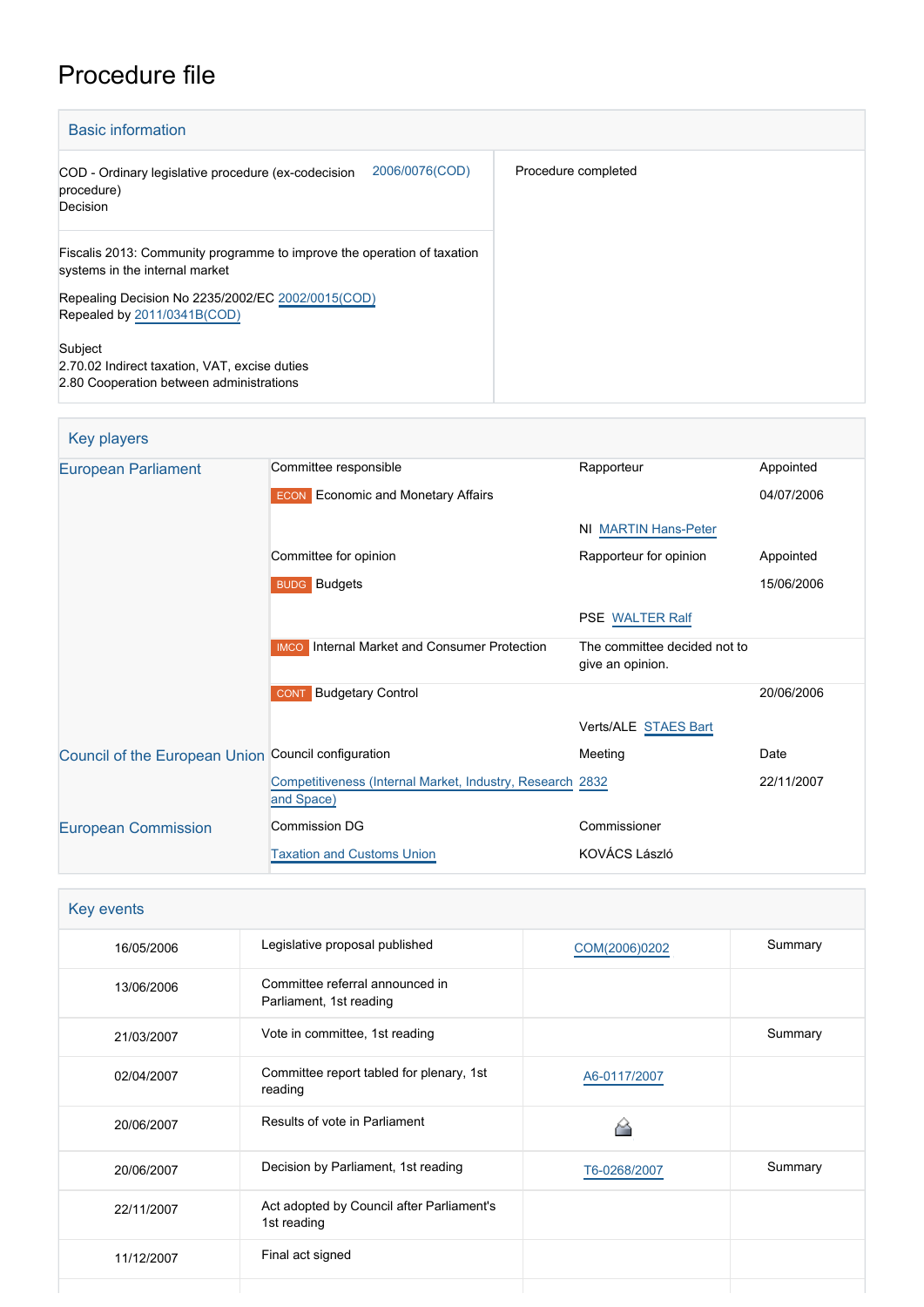| 11/12/2007 | End of procedure in Parliament          |  |
|------------|-----------------------------------------|--|
| 15/12/2007 | Final act published in Official Journal |  |

| <b>Technical information</b> |                                                                |
|------------------------------|----------------------------------------------------------------|
| Procedure reference          | 2006/0076(COD)                                                 |
| Procedure type               | COD - Ordinary legislative procedure (ex-codecision procedure) |
| Procedure subtype            | Legislation                                                    |
| Legislative instrument       | Decision                                                       |
|                              | Repealing Decision No 2235/2002/EC 2002/0015(COD)              |
|                              | Repealed by 2011/0341B(COD)                                    |
| Legal basis                  | EC Treaty (after Amsterdam) EC 095                             |
| Stage reached in procedure   | Procedure completed                                            |
| Committee dossier            | ECON/6/37076                                                   |

## Documentation gateway Legislative proposal **[COM\(2006\)0202](http://www.europarl.europa.eu/registre/docs_autres_institutions/commission_europeenne/com/2006/0202/COM_COM(2006)0202_EN.pdf)** 17/05/2006 EC Summary Document attached to the procedure [SEC\(2006\)0566](http://www.europarl.europa.eu/registre/docs_autres_institutions/commission_europeenne/sec/2006/0566/COM_SEC(2006)0566_EN.pdf) 17/05/2006 EC Committee opinion **CONT CONT [PE380.801](https://www.europarl.europa.eu/doceo/document/CONT-AD-380801_EN.html)** 21/12/2006 EP Economic and Social Committee: opinion, report [CES0083/2007](https://dmsearch.eesc.europa.eu/search/public?k=(documenttype:AC)(documentnumber:0083)(documentyear:2007)(documentlanguage:EN)) 17/01/2007 ESC Amendments tabled in committee and the CESS4.548 [PE384.548](https://www.europarl.europa.eu/doceo/document/EN&reference=PE384.548) 08/02/2007 EP Committee opinion **BUDG BUDG [PE380.637](https://www.europarl.europa.eu/doceo/document/BUDG-AD-380637_EN.html)** 26/02/2007 **EP** Committee report tabled for plenary, 1st reading/single reading [A6-0117/2007](https://www.europarl.europa.eu/doceo/document/A-6-2007-0117_EN.html) 02/04/2007 EP Text adopted by Parliament, 1st reading/single reading [T6-0268/2007](https://www.europarl.europa.eu/doceo/document/TA-6-2007-0268_EN.html) 20/06/2007 EP Summary Commission response to text adopted in plenary SP(2007)3798/2 18/07/2007 EC Draft final act [03633/2007/LEX](http://register.consilium.europa.eu/content/out?lang=EN&typ=SET&i=ADV&RESULTSET=1&DOC_ID=[%n4]%2F07&DOC_LANCD=EN&ROWSPP=25&NRROWS=500&ORDERBY=DOC_DATE+DESC) 11/12/2007 CSL Follow-up document **[COM\(2011\)0538](http://www.europarl.europa.eu/RegData/docs_autres_institutions/commission_europeenne/com/2011/0538/COM_COM(2011)0538_EN.doc)** 05/09/2011 EC Summary Follow-up document [COM\(2014\)0745](http://www.europarl.europa.eu/RegData/docs_autres_institutions/commission_europeenne/com/2014/0745/COM_COM(2014)0745_EN.pdf) 18/12/2014 EC Summary

## Additional information National parliaments [IPEX](http://www.ipex.eu/IPEXL-WEB/dossier/dossier.do?code=COD&year=2006&number=0076&appLng=EN) European Commission **[EUR-Lex](http://ec.europa.eu/prelex/liste_resultats.cfm?CL=en&ReqId=0&DocType=COD&DocYear=2006&DocNum=0076)**

Final act

 [Decision 2007/1482](https://eur-lex.europa.eu/smartapi/cgi/sga_doc?smartapi!celexplus!prod!CELEXnumdoc&lg=EN&numdoc=32007D1482) [OJ L 330 15.12.2007, p. 0001](https://eur-lex.europa.eu/legal-content/EN/TXT/?uri=OJ:L:2007:330:TOC) Summary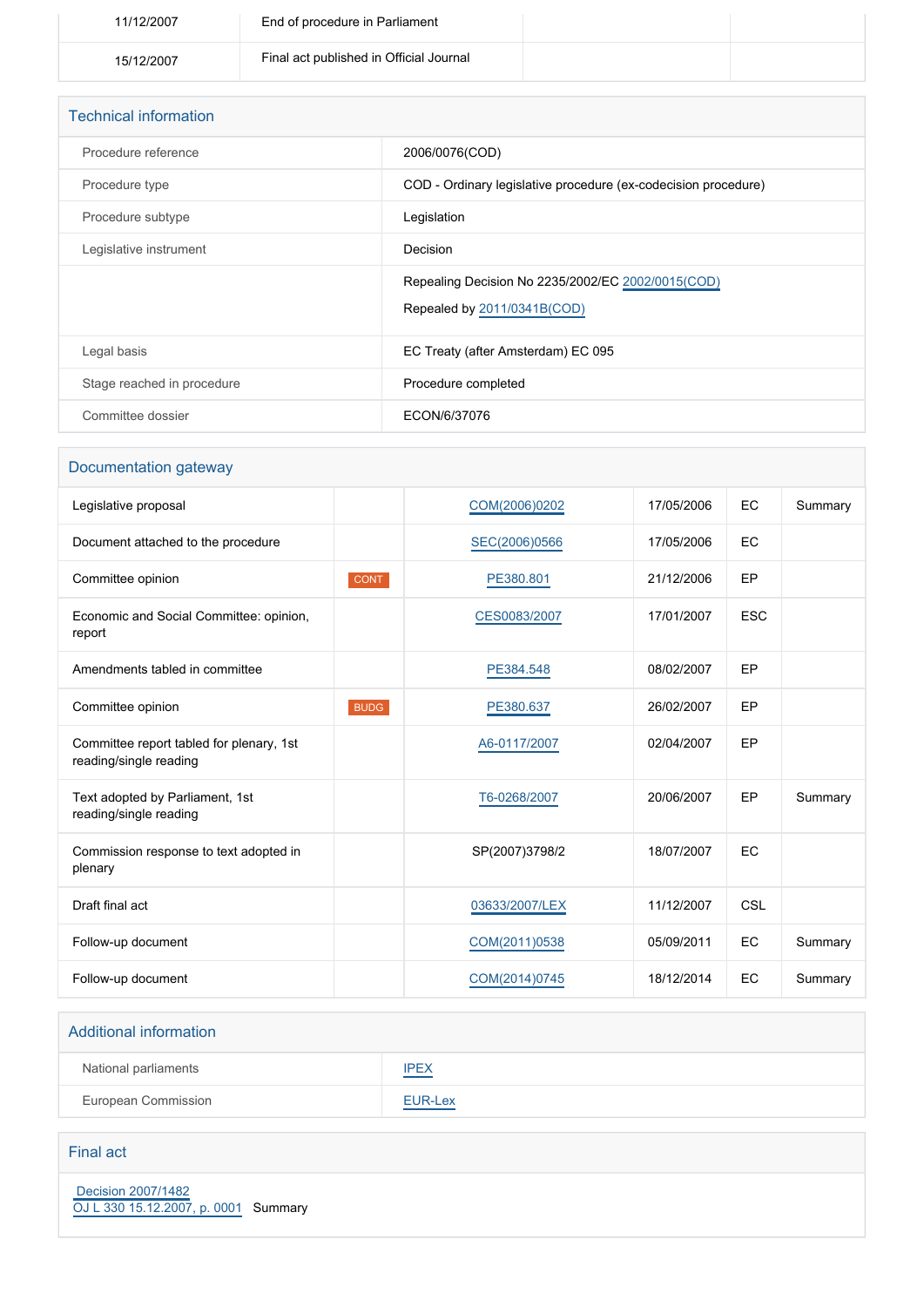PURPOSE: the establishment of a Community programme (Fiscalis 2013).

PROPOSED ACT: Decision of the European Parliament and of the Council.

CONTENT: the Commission is presenting this proposed Decision in order to extend the current Fiscalis 2007 programme, the purpose of which is to improve the operation of taxation systems in the internal market. The extended programme will benefit from additional financial resources needed to support new policy initiatives and needed to fund a marginal increase of the budget for all other sub-headers. It is being presented together with the proposed extension of the Customs 2013 programme and is set to last from 1 January 2008- 31 December 2013, coinciding with the multi-annual Financial Framework.

The overall objective of the Fiscalis 2013 programme is to increase co-operation between participating countries; their administrations, officials and other bodies. In addition, the programme acts as a useful tool to identify and remedy legislative and/or administrative short-comings. Specific objectives are foreseen. They are:

- For VAT, excise duty, taxes on income and on capital: i) to secure efficient, effective and extensive information exchange and administrative co-operation; ii) train officials to a high common standard of Community law and its implementation in Member States and iii) to ensure administrative improvements through the dissemination of good practice.
- Regarding taxes on insurance premiums: to improve administrative co-operation and a better application of existing rules
- Regarding candidate and potential candidate countries: to meet the special needs of those countries in the field of tax legislation and administrative capacity.
- Regarding third countries and in particular those of the partner countries of the European neighbourhood policy: to improve co-operation with the tax administration of those countries.

The actions being proposed include communication and information exchange systems; multilateral controls; seminar and project groups; working visits; training activities; programme participation and information sharing.

The Fiscalis programme seeks to answer present and future challenges facing taxation. Emphasis will, therefore, be put on expanding officials? knowledge of Community law as well and perfecting the detection of fraud through administrative co-operation. The Fiscalis 2013 programme will also improve upon tax controls and it will decrease the administrative burden on taxable persons. The flexibility offered by the Fiscalis programme has given it a vital role in the fight against tax fraud. In the case of VAT, for example, fraud may be close to 1% of GNP. Further, some 50 million taxable persons benefit from the VAT Information Exchange System (VIES). Tax auditors rely on VIES for their control work. Lastly, Fiscalis acts as a vital tool in helping officials become aware of the role Europe plays in their day to day activities.

For further information concerning the financial implications of this measure, please refer to the financial statement.

#### Fiscalis 2013: Community programme to improve the operation of taxation systems in the internal market

In adopting the report drafted under the codecision procedure by Mr. Hans-Peter MARTIN (NI, AUS), the Committee on Economic and Monetary Affairs approved amendments to the proposal for a decision of the European Parliament and of the Council establishing a Community programme to improve the operation of taxation systems in the internal market (Fiscalis 2013).

The Committee takes the view that the financial framework referred to in the legislative proposal must be consistent with the ceiling for Heading 1A of the new multiannual financial framework and points out that the annual amount will be laid down during the annual budgetary procedure, pursuant to the provisions of Point 37 of the Interinstitutional Agreement of 17 May 2006 between the European Parliament, the Council and the European Commission on budgetary discipline and sound financial management.

The main amendments put forward by the Members are as follows:

- the report draws attention to the fact that the proposal under examination is one of a number of initiatives seeking to improve the operation of the internal market;

- participation in activities such as multilateral inspections, seminars and project groups, working visits, training activities and other actions necessary for the achievement of the programme's objectives should be on a voluntary basis;

- a definition of 'multilateral control' was introduced: ' a co-ordinated control of the tax liability of one or more related taxable persons, organised by two or more participating countries including at least one Member State, and who have common or complementary interests';

- participating countries should be represented by officials and/or experts which might put forward new and fresh ideas and creates an opportunity to represent business community's point of view;

- it is specified that the overall objective of the programme shall be to improve the proper functioning of the taxation systems in the internal market by increasing co-operation between participating countries, their administrations and officials;

- the specific objectives of the programme should be a) in respect of taxes on income and on capital, i) to secure efficient and effective information exchange and administrative cooperation, including the sharing of good administrative practices; and ii) to enable officials to achieve a high standard of understanding of Community law and of its implementation in Member States; b) in respect of candidate and potential candidate countries, to meet the special needs of those countries so that they take the necessary measures for accession in the field of tax legislation and administrative capacity;

- the work programme should be based on a schedule of actions envisaged for the budgetary year concerned and the expected breakdown of the funds. It should be published on the Internet website of the Commission;

- for all measures taken under the programme, precisely defined objectives and measurable indicators should be laid down and analysed and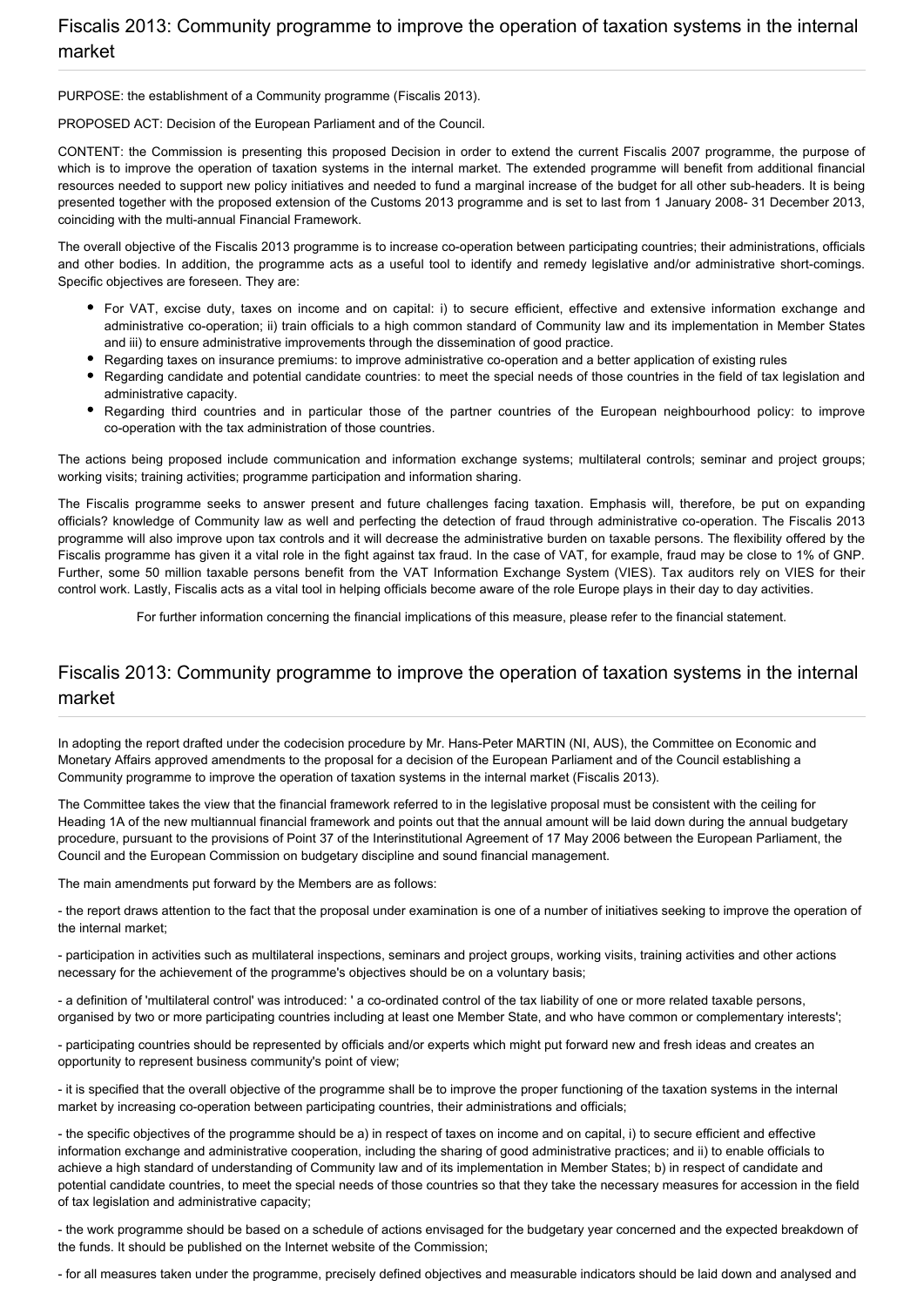form the basis for the decision on measures eligible for assistance;

- participating countries should choose from among the multilateral controls organised by them those whose costs are to be borne by the Community. After each such control an evaluation report shall be submitted to the Commission;

- visiting officials shall be bound by the same rules of professional secrecy and transparency as national officials;

- information resulting from programme activities shall be shared between participating countries and the Commission insofar as it contributes to the achievement of the programme's objectives;

- the Commission shall submit the draft implementing measures to Parliament in good time so that, where necessary, Parliament may deliver its opinion in accordance with Article 8 of Decision 1999/468/EC before the measure is adopted;

- given that the possibility to promote other activities necessary for the realisation of the programme's objectives is formulated in a very vague way, a 5% ceiling of the total cost of the programme is provided for;

- the share of administrative expenditure should, in general, not exceed 5% of the overall cost of the programme, including administrative expenditure attributed to the Commission;

- should the Commission conclude framework partnership agreements, it should comply with the relevant provisions of the Financial Regulation without exception. Since those provisions do not deal exclusively with financial control, the applicability of the Financial Regulation should be laid down in a separate article. Members of the Committee consider that audits are much more effective if performed without prior notice and that the text should contain a provision to this effect;

- the Commission should inform the relevant European Parliament committees of the rules of procedure adopted by the Fiscalis Committee and of its composition;

- the participating countries should submit, by 31 March 2011 at the latest, a mid-term evaluation report on the programme's relevance, effectiveness and efficiency;

- the dates for the submission of reports by the Commission to Parliament, the Economic and Social Committee and the Committee of the Regions do not take sufficient account of the timetable for Parliament's budget procedure. Those deadlines should therefore be brought forward from 30 September 2011 to 31 July 2011 (interim evaluation report) and from 30 September 2014 to 31 July 2014 (final evaluation report).

It should be noted that the parliamentary committee deleted the provisions stipulating that the programme could also be open, under certain conditions, to certain partner countries of the European Neighbourhood Policy as a means of supporting the reform of their tax systems. It also deleted a measure allowing the Commission to make the communication and information exchange systems available to other public services for tax or non-tax purposes provided that a financial contribution is paid to the programme budget.

#### Fiscalis 2013: Community programme to improve the operation of taxation systems in the internal market

The European Parliament adopted the resolution drafted by Hans-Peter MARTIN (NI, AUST), and made some amendments to the proposal establishing a Community programme to improve the operation of taxation systems in the internal market (Fiscalis 2013).

The main amendments were as follows:

- a new part recital states that in the internal market, the effective, uniform and efficient application of Community law is essential for the functioning of taxation systems, in particular for the protection of national financial interests by combating tax evasion and tax avoidance, avoiding distortions of competition and reducing burdens on administrations and taxpayers. Achieving such an effective, uniform and efficient application of Community law is a matter for the Community, acting in partnership with the Member States;

- participation in activities such as multilateral inspections, seminars and project groups, working visits, training activities and other actions necessary for the achievement of the programme's objectives should be on a voluntary basis;

- a definition of 'multilateral control' was introduced: ' a co-ordinated control of the tax liability of one or more related taxable persons, organised by two or more participating countries including at least one Member State, and who have common or complementary interests';

- participating countries shall be represented by officials;

- the specific objectives of the Programme shall be: a) in respect of value added tax and excise duties : (as Commission proposal); b)in respect of taxes on income and on capital : to secure efficient and effective information exchange and administrative cooperation, including the sharing of good administrative practices; and to enable officials to achieve a high standard of understanding of Community law and of its implementation in Member States; c) in respect of taxes on insurance premiums to improve co-operation between administrations, ensuring better application of the existing rules; and in respect of candidate and potential candidate countries, to meet the special needs of those countries so that they take the necessary measures for accession in the field of tax legislation and administrative capacity;

- the work programme shall be based on a schedule of actions envisaged for the budgetary year concerned and the expected breakdown of the funds. The work programme shall be published on the Commission's website, and will contain indicators for the Programme objectives referred to in the legislation, which shall be used for the mid-term and final evaluations of the Programme ;

- Parliament wanted to see greater invovlement from the Member States in the Communication and information exchange systems ;

- participating countries should choose from among the multilateral controls organised by them those whose costs are to be borne by the Community. After each such control an evaluation report shall be submitted to the Commission;

- visiting officials shall be bound by the same rules of professional secrecy and transparency as national officials;

- information resulting from programme activities shall be shared between participating countries and the Commission insofar as it contributes to the achievement of the programme's objectives;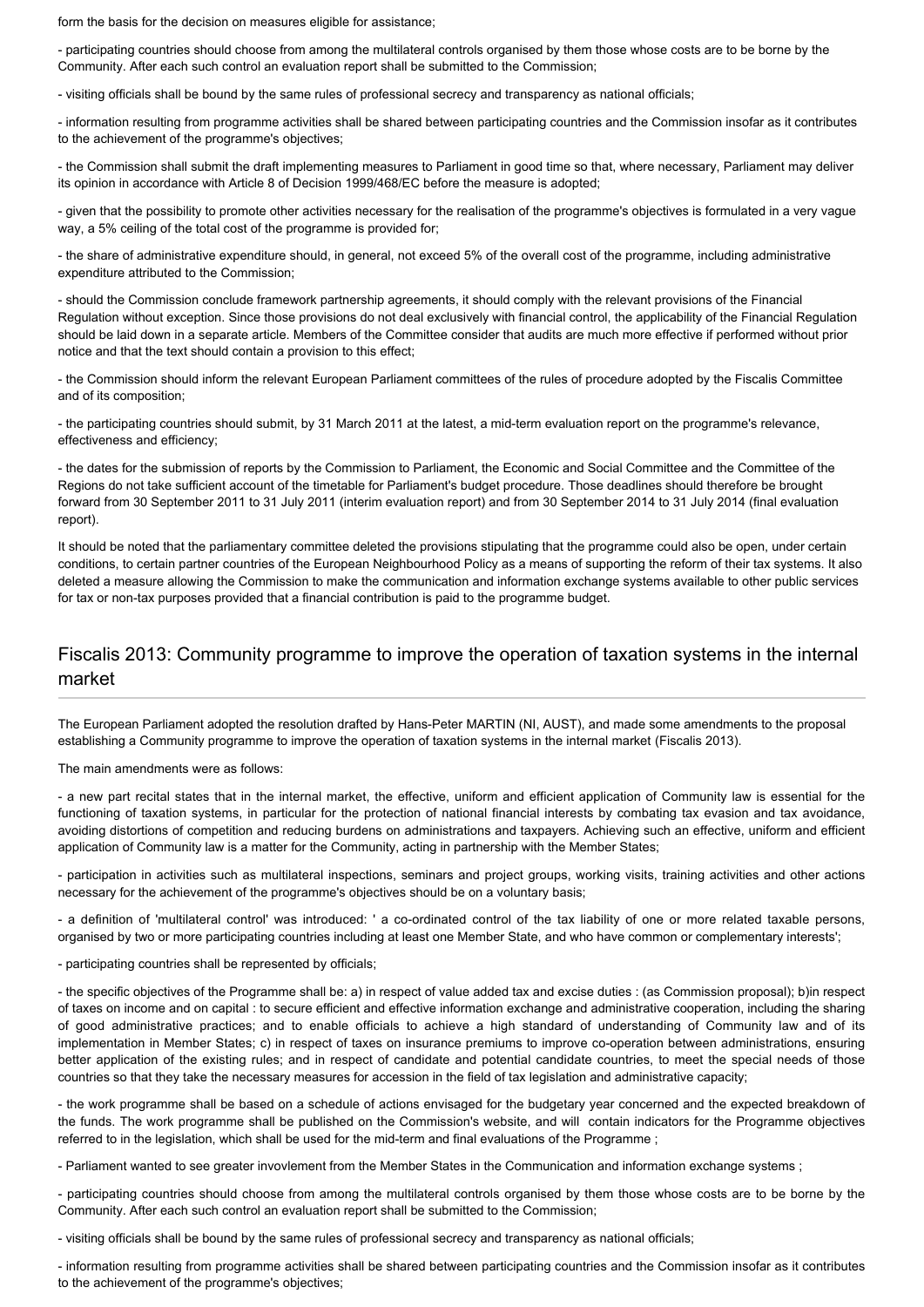- Parliament stated that the financial framework referred to in the legislative proposal must be consistent with the ceiling for Heading 1A of the new multiannual financial framework and points out that the annual amount will be laid down during the annual budgetary procedure, pursuant to the provisions of Point 37 of the Interinstitutional Agreement of 17 May 2006 between the European Parliament, the Council and the European Commission on budgetary discipline and sound financial management;

- the Community will bear, inter alia, the costs of other activities provided for in Article 1(2)(f), up to a maximum of 5% of the overall cost of the programme;

- the share of administrative expenditure shall, in general, not exceed 5 % of the overall cost of the Programme, including administrative expenditure attributed to the Commission;

- the provisions of Articles 108 to 120 of the Financial Regulation shall apply to all grants within the meaning of those articles which are awarded pursuant to this Decision. In particular, a prior written agreement within the meaning of Article 108 of the Financial Regulation and its detailed implementing rules shall be concluded with the beneficiaries, who shall state their agreement to an audit by the European Court of Auditors into the use made of the financing granted. Such audit may be performed without prior notice;

- the Commission shall submit the following reports: by 31 July 2011 at the latest, a mid-term evaluation report and a communication on the desirability of continuing the Programme, accompanied, where appropriate, by a proposal; and by 31 July 2014 at the latest, the final evaluation report.

#### Fiscalis 2013: Community programme to improve the operation of taxation systems in the internal market

PURPOSE: the establishment of a Community programme (Fiscalis 2013).

LEGISLATIVE ACT: Decision No 1482/2007/EC of the European Parliament and of the Council establishing a Community programme to improve the operation of taxation systems in the internal market (Fiscalis 2013) and repealing Decision No 2235/2002/EC.

CONTENT: This Decision establishes a multiannual Community action programme (Fiscalis 2013) (the "Programme"), for the period from 1 January 2008 to 31 December 2013 to improve the operation of the taxation systems in the internal market. The Programme will consist of the following activities:

-communication and information-exchange systems;

-multilateral controls as defined in the text:

-seminars and project groups;

-working visits;

-training activities; and

-other similar activities required to achieve the objectives of the Programme.

Participation in all activities, except the first, will be on a voluntary basis.

The overall objective of the Programme will be to improve the proper functioning of the taxation systems in the internal market by increasing cooperation between participating countries, their administrations and officials.

The specific objectives of the Programme shall be the following:

-in respect of value added tax and excise duties: (i) to secure efficient, effective and extensive information exchange and administrative cooperation; (ii) to enable officials to achieve a high standard of understanding of Community law and its implementation in Member States; and (iii) to ensure the continuing improvement of administrative procedures to take account of the needs of administrations and taxable persons through the development and dissemination of good administrative practice;

-in respect of taxes on income and on capital: (i) to secure efficient and effective information exchange and administrative cooperation, including the sharing of good administrative practices; and (ii) to enable officials to achieve a high standard of understanding of Community law and of its implementation in Member States;

in respect of taxes on insurance premiums, to improve cooperation between administrations, ensuring better application of the existing rules; and

-in respect of candidate and potential candidate countries, to meet the special needs of those countries so that they take the necessary measures for accession in the field of tax legislation and administrative capacity.

The Commission shall establish a work programme annually. The work programme will be based on a schedule of activities envisaged for the budgetary year concerned and the expected breakdown of the funds, and will be published on the Commission?s website.

The Commission and the Member States must ensure that the communication and information exchange systems are operational. These will comprise the following: the Common Communications Network/Common Systems Interface (CCN/CSI); the VAT Information Exchange System (VIES); excise systems; the Excise Movement and Control System (EMCS); and any new tax-related communication and information exchange systems, established under Community legislation and provided for in the work programme.

The Decision sets out the division of expenditure necessary for the implementation of the Programme to be borne by the Community and the participating countries.The financial envelope for the implementation of the Programme for the period from 1 January 2008 to 31 December 2013 shall be EUR 156 900 000.

The share of administrative expenditure shall, in general, not exceed 5 % of the overall cost of the Programme, including administrative expenditure attributed to the Commission. The Commission will bear the costs of other activities referred to in Article 1(2)(f), up to a maximum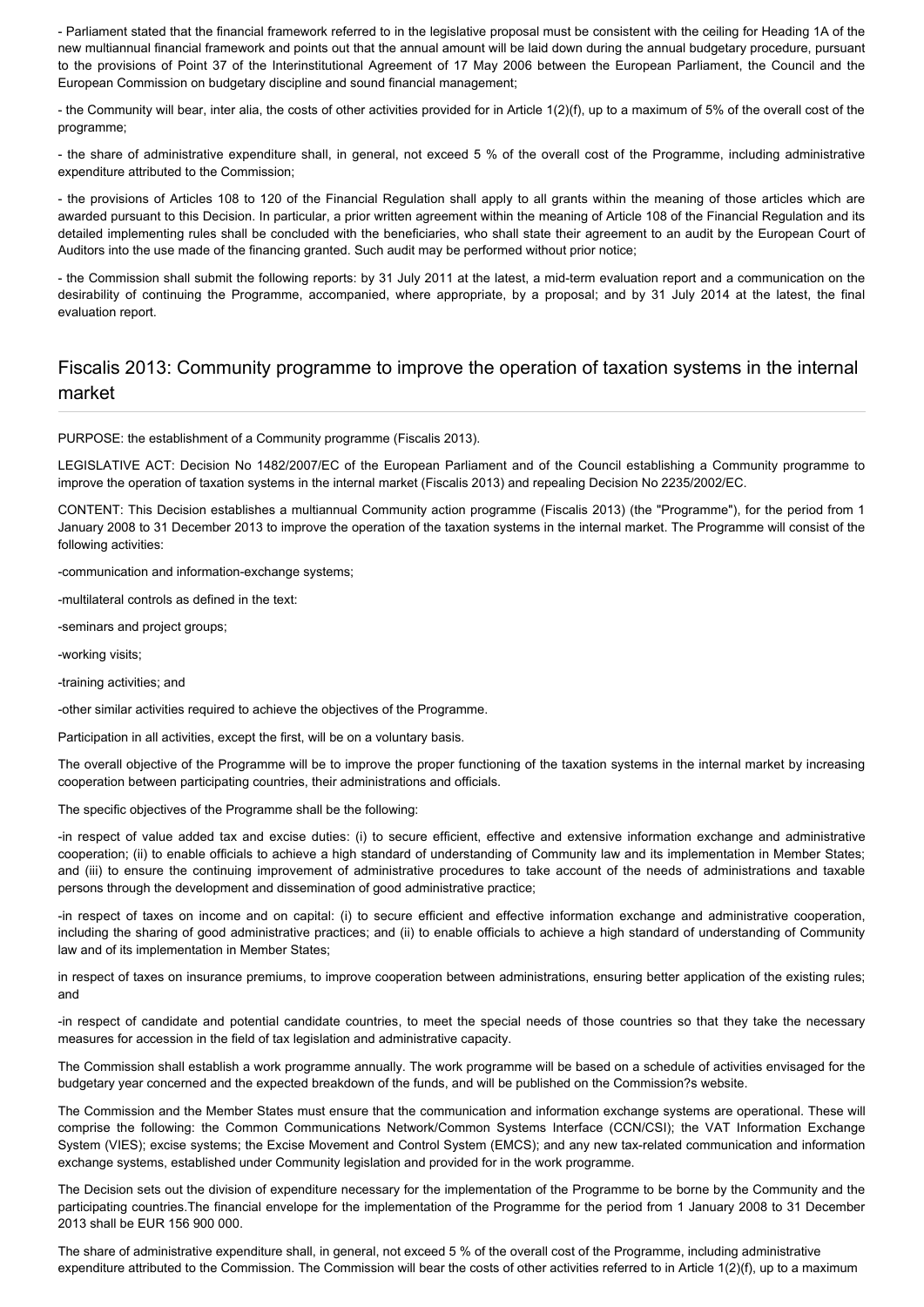#### of 5 % of the overall cost of the Programme.

The Commission shall submit the following reports: by 31 July 2011 at the latest, a mid-term evaluation report and a communication on the desirability of continuing the Programme, accompanied, where appropriate, by a proposal; and by 31 July 2014 at the latest, the final evaluation report.

#### ENTRY INTO FORCE: 04/01/2008/

APPLICATION: 01/01/2008.

### Fiscalis 2013: Community programme to improve the operation of taxation systems in the internal market

In accordance with Decision No 1482/2007/EC, the Commission presents a midterm evaluation of the Fiscalis 2013 programme which facilitates cooperation activities and processes, and the dissemination of knowledge and best practices between the national tax administrations of Member States, candidate countries and potential candidates. These mainly take the form of joint actions such as seminars and workshops, multilateral controls, project groups, working visits, and training tools. Moreover, Fiscalis 2013, which covers the period 2007 to 2013, continues to place particular emphasis on IT-supported information exchange systems as the foundation of cooperation between the Member States. About 70% of the budget was spent on these systems. The remaining 30% was invested in training and cooperation activities for national tax officials.

The objective of the midterm evaluation is both to evaluate the desirability of continuing the programme and to consider whether adjustments to the programme may be needed for the remaining years in terms of activity planning. The results of the evaluation also feed into the ongoing impact assessment on the future Fiscalis 2020 programme.

Findings: the evaluation shows that the programme operates at very high levels of efficiency and effectiveness, and it clearly identifies its EU added value. Respondents to the surveys indicated their satisfaction with the programme and the actions financed through Fiscalis 2013 continue be relevant to the needs of the stakeholders, both in the Commission and in the national tax administrations.

The external consultants evaluated the management of the programme very positively. The report explicitly acknowledges the steps taken to ensure increased value for money. In this context, it also highlights that further improvements in the monitoring and the reporting of activities are possible, although the limited human resources available in both the Commission and the participating countries? tax administrations for managing the programme have been highlighted as a possible constraint in achieving this objective. The Commission acknowledges the overwhelmingly positive assessment by all stakeholders involved and the conclusions by the external consultants on the considerable EU added value of the Fiscalis programme at EU level.

Recommendations: external consultants suggest the following for even better performance in the remaining years until 2013:

- give higher priority to cooperation in the field of direct taxation, in particular to fight fraud more effectively and efficiently;
- in the future, make it a specific objective of Fiscalis to reduce administrative burdens on taxpayers;
- $\bullet$ set up a results-based monitoring and evaluation system;
- improve dissemination and application of knowledge and best practices in national administrations;
- explore the potential for further improvement and development of the value-added tax information exchange system (VIES);
- introduce a dedicated planning, monitoring and reporting system for the organisation and follow-up of working visits;
- involve a larger community of stakeholders;
- ensure proportionate programme management capacity.

The Commission generally endorses the recommendations. As a follow up to the project, it will draw up an action plan that will respond to each of the recommendations outlined in the evaluation report and clarify the extent to which they can be implemented for the remaining years of activity planning. For example, the current Fiscalis 2013 programme already includes activities that contribute to reducing administrative burden. Moreover, the proposal for the next programme will take up the consultants? recommendation that reducing administrative burdens should be one of its specific objectives. Similarly, introducing a monitoring and evaluation system, as proposed by the external consultants, will be addressed in the implementation of the current programme. The recommendation on involving of a larger community of stakeholders is in line with the Commission?s internal analysis on this issue.

#### Fiscalis 2013: Community programme to improve the operation of taxation systems in the internal market

The Commission presented its report on the final evaluation of the Fiscalis 2013 programme, the multiannual Community action programme to improve the operation of the taxation systems in the internal market.

The evaluation study was carried out by an external consultant (Ramboll Management Consulting AS), assisted in the process by the steering group composed of the relevant Commission staff and representatives of four participating countries. The evaluation covered the entire duration of the programme (years 2008-2013) and all types of activities.

The programme which ran for six years had an overall financial envelope of EUR 156.9 million. Almost 75% of the Fiscalis 2013 budget was allocated to the development and maintenance of the trans-European IT systems, spanning all EU Member States. The responsibilities were distributed across the national administrations and the European Commission.

Conclusions: the report concluded that Fiscalis 2013 made a contribution to better functioning of the internal market and undoubtedly reduced and/or prevented fraud and tax evasion. The key findings could be summarised as follows::

· the IT systems on VAT (VIES) supported national administrations in identifying fraud and became an essential part of the Member States tax administrations toolbox in conducting VAT risk analysis;